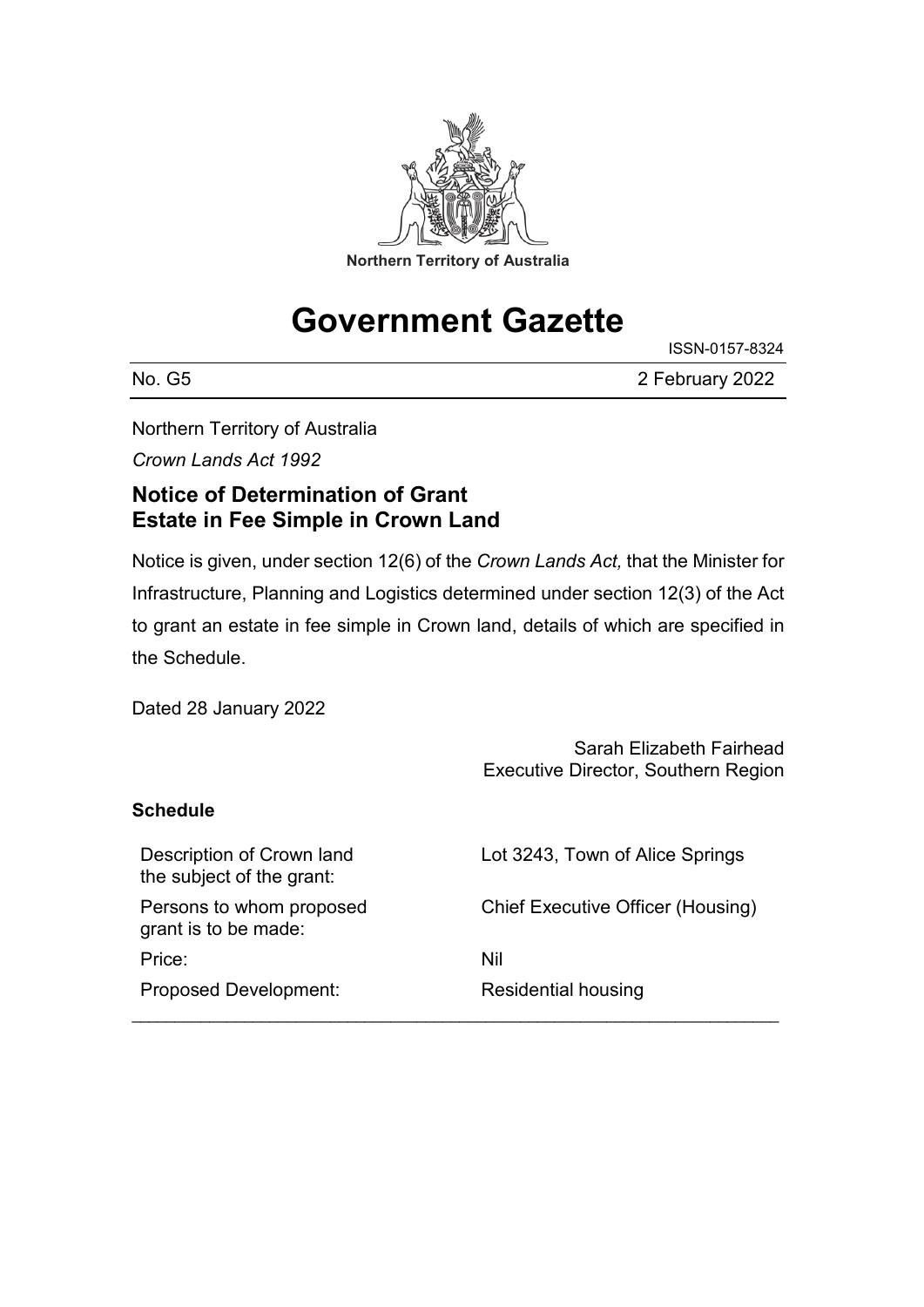Northern Territory of Australia

*Police Administration Act 1978*

#### **Sale of Goods**

Notice is hereby given that pursuant to section 166 of the *Police Administration Act 1978*, the following property as shown on the attached schedule has been in the possession of the Officer in Charge, Police Station, Tennant Creek, for a period in excess of 3 months and this property will be sold or otherwise disposed of in a manner as determined by the Commissioner of Police, if after twentyeight (28) days from the publication of this notice the property remains unclaimed.

Crispin Gargan Acting Superintendent Tennant Creek And Barkly Divisions

25 January 2022

#### **Schedule**

| <b>Exhibit Number</b> | <b>Item Description</b>                                |
|-----------------------|--------------------------------------------------------|
| 565571/001            | Marlin .22 cal rifle S/N:19783712                      |
| 571480/001            | Savage .223 cal rifle S/N: H852059                     |
| 557852/001            | Stirling .22 cal Magnum 1500 rifle S/N: A1632302       |
| 571111/001/002        | Ruger .22/250 cal M77 Hawkeye rifle S/N: 71107338      |
|                       | and 11 rounds                                          |
| 559232/001            | Ruger .22 cal Bolt Action Rifle S/N: 83478120          |
| 571480/001            | Remington Axis .223 cal bolt action rifle S/N: H852059 |
| 577624/001            | Lithgow .22 cal rifle S/N: 10467                       |
| 578180/001            | Scooter multi-coloured                                 |
| 579637                | <b>BMX</b> multi coloured                              |
| 570415/001            | <b>Pink Diamondback bike</b>                           |
| 575520                | <b>BMX</b> purple coloured                             |
| 508504                | Cyclopes 60 bike                                       |
| 572675                | Scooter black 858 3 wheeler                            |
| 530896/001/002        | Holden sedan NT-CC17MR and keys                        |
| 559022/001            | Nissan Tilda NT-CA52TI                                 |
| 556923/002            | Box trailer NT-F9910                                   |
|                       |                                                        |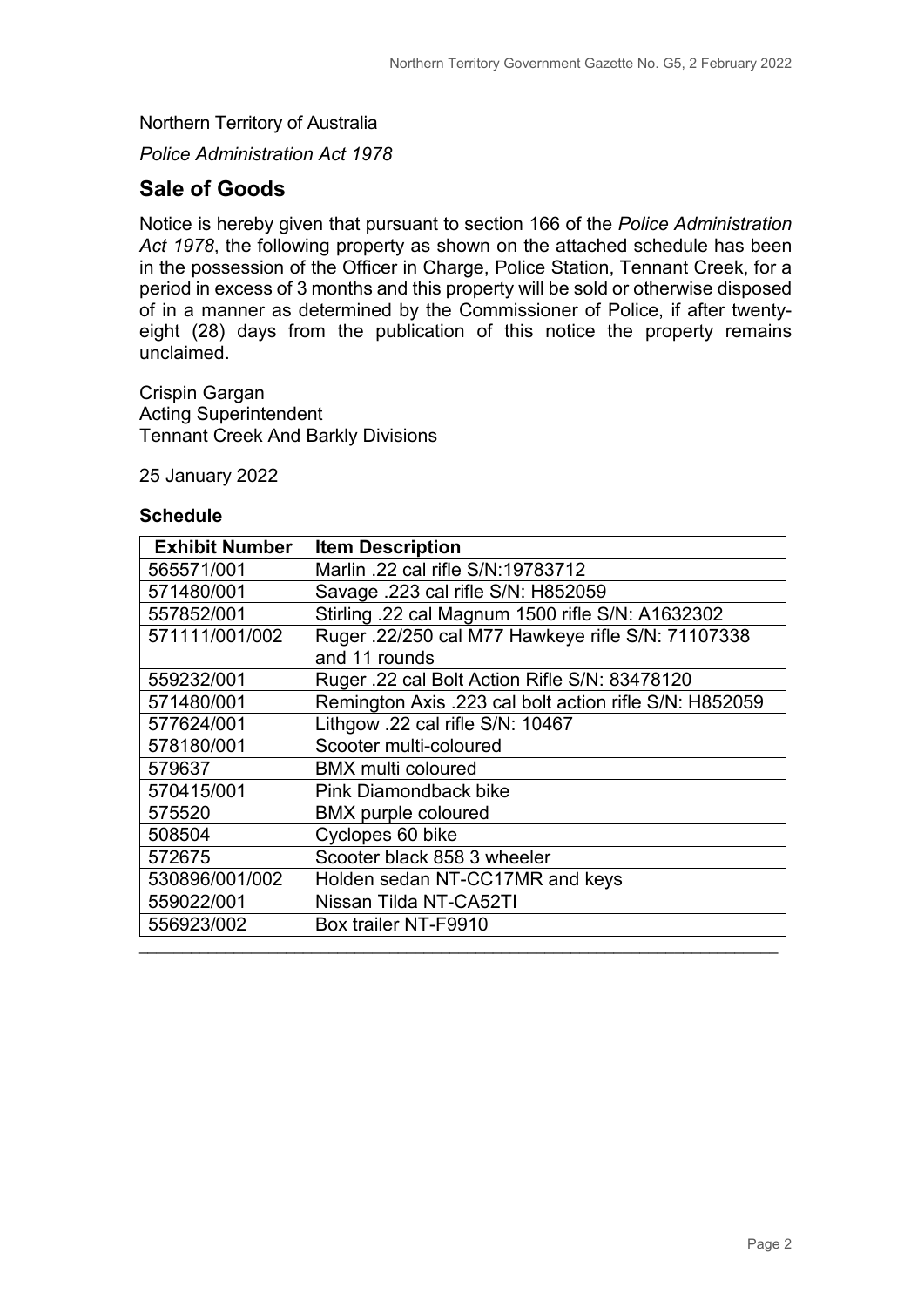Northern Territory of Australia

*Police Administration Act 1978*

### **Sale of Goods**

Notice is hereby given that pursuant to section 166 of the *Police Administration Act 1978*, the following property as shown on the attached schedule has been in the possession of the Officer in Charge, Police Station, Peter McAulay Centre, for a period in excess of 3 months and this property will be sold or otherwise disposed of in a manner as determined by the Commissioner of Police, if after twenty-eight (28) days from the publication of this notice the property remains unclaimed.

Katie Hatzismalis A/Superintendent Induction and Operational Safety

28 January 2022

#### **Schedule**

| <b>Exhibit</b> | <b>Item Description</b>                  |
|----------------|------------------------------------------|
| <b>Number</b>  |                                          |
| 557202/002     | Gold chain                               |
| 557202/005     | Small gold coloured ring                 |
| 557202/010     | Gold coloured pendant with stones        |
| 574041/001     | Honda GX35 concrete vibrator             |
| 579002/001     | Gold ring with 7 diamonds                |
| 579024/001     | Silver Maxx watch                        |
| 579533/001     | Silver/gold Rolex Oyster Perpetual watch |
| 579534/001     | Gold ring with small diamonds            |
| 578699/001     | \$5.00                                   |
| 578708/001     | \$16.60                                  |
| 578714/001     | \$430.00                                 |
| 579211/002     | \$10.45                                  |
| 579344/001     | \$300.00                                 |
| 579564/005     | \$10.00                                  |
| 510270/013     | Apple iPhone                             |
| 510283/006     | <b>Black Samsung mobile</b>              |
| 554702/002     | <b>Blue Oppo mobile</b>                  |
| 562284/001     | <b>Black Apple iPhone</b>                |
| 564646/002     | <b>Black Oppo mobile</b>                 |
| 573848/001     | <b>Black Nokia mobile</b>                |
| 575993/001     | Green Telstra mobile                     |
| 578201/001     | <b>Black Telstra mobile</b>              |
| 578296/001     | <b>Blue Telstra mobile</b>               |
| 578331/001     | <b>Black Telstra Blade A3 mobile</b>     |
| 578331/002     | <b>Black Telstra ZTE Blade A3 mobile</b> |
| 578447/001     | <b>Black Apple iPhone</b>                |
| 578448/001     | <b>Black Telstra mobile</b>              |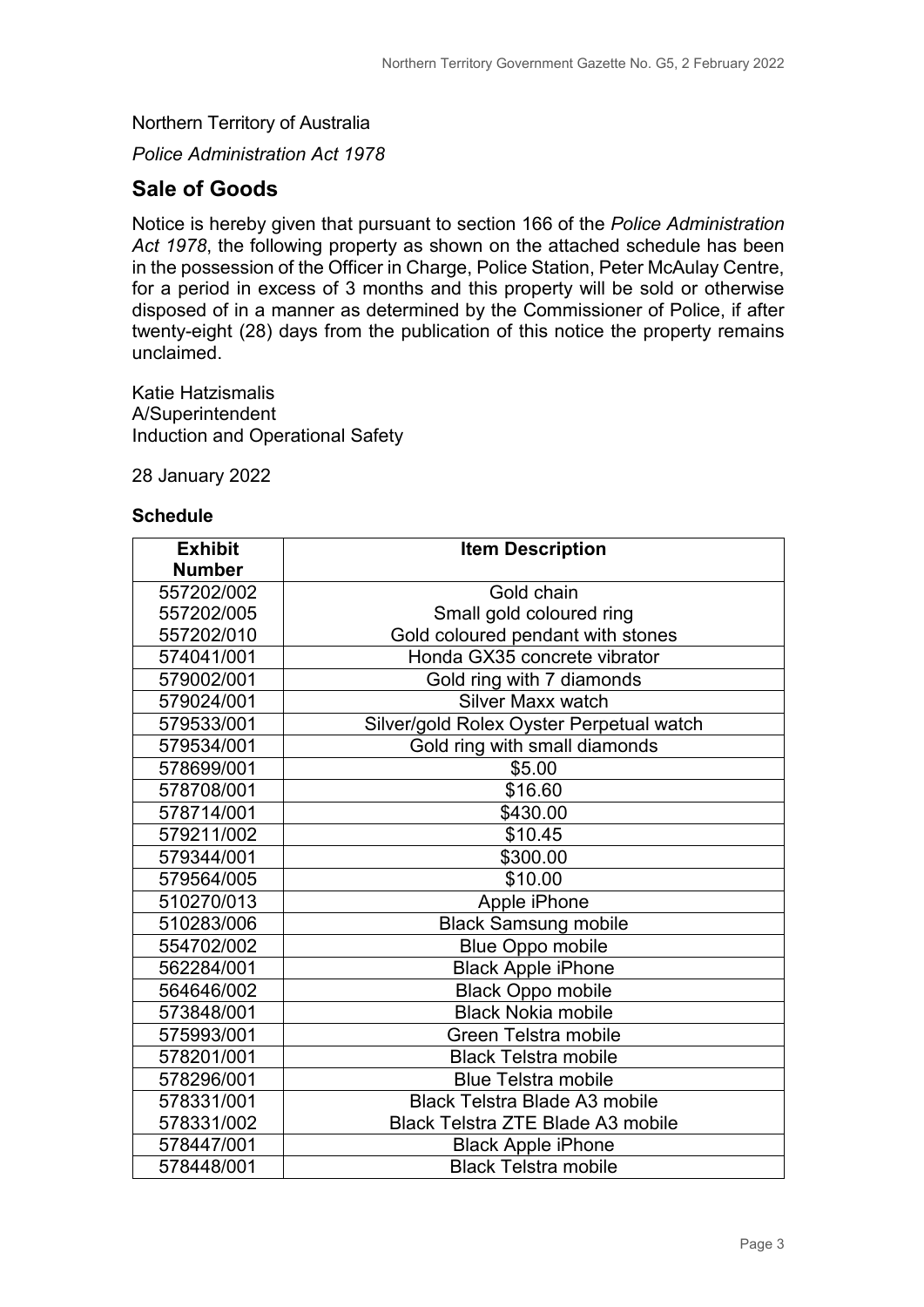| 578452/001 | <b>Black Telstra mobile</b>               |
|------------|-------------------------------------------|
| 578453/001 | <b>Black Apple iPhone</b>                 |
| 578454/001 | Blue/purple Oppo mobile                   |
| 578455/001 | Silver Apple iPhone                       |
| 578456/001 | Red Oppo mobile                           |
| 578457/001 | <b>Black Nokia mobile</b>                 |
| 578458/001 | <b>Black Oppo mobile</b>                  |
| 578458/002 | Brown handbag                             |
| 578503/001 | <b>Black Anko pump</b>                    |
| 578625/001 | Green/black Samsung mobile                |
| 578626/001 | <b>Black Telstra Blade A3 mobile</b>      |
| 578626/002 | <b>Black Huawei Leica mobile</b>          |
| 578626/003 | <b>Black Android mobile</b>               |
| 578650/001 | <b>Black Apple iPhone</b>                 |
| 578653/001 | <b>Blue Oppo mobile</b>                   |
| 578657/001 | <b>Black T&amp;G speaker</b>              |
| 578661/001 | <b>Black Telstra mobile</b>               |
| 578661/002 | <b>Black Telstra mobile</b>               |
| 578662/001 | <b>Black Samsung mobile</b>               |
| 578699/002 | <b>Black wallet</b>                       |
| 578708/002 | <b>Black/yellow wallet</b>                |
| 578713/001 | <b>Black Optus mobile</b>                 |
| 578802/001 | Grey/black Telstra Blade A3 2020T mobile  |
| 578802/002 | <b>Black Telstra Alcatel 5033T mobile</b> |
| 578886/001 | <b>Brown wallet</b>                       |
| 579044/001 | <b>Black Telstra 5033T mobile</b>         |
| 579044/002 | <b>Black Apple iPhone</b>                 |
| 579057/001 | <b>Black Telstra A30 mobile</b>           |
| 579057/002 | Grey Nokia mobile                         |
| 579057/003 | Grey Samsung SM-T500 tablet               |
| 579095/001 | Marley EM-JA013 speaker                   |
| 579187/001 | Silver Apple iPhone                       |
| 579189/001 | <b>Silver Samsung mobile</b>              |
| 579196/001 | <b>Black Samsung mobile</b>               |
| 579211/001 | <b>Black wallet</b>                       |
| 579214/001 | <b>Black Apple iPhone</b>                 |
| 579290/001 | <b>Black handbag</b>                      |
| 579405/001 | Silver Apple iPad                         |
| 579467/001 | <b>Black Telstra Blade A30 mobile</b>     |
| 579496/001 | <b>Black Samsung mobile</b>               |
| 579564/001 | <b>Black Telstra mobile</b>               |
| 579564/002 | White Opel Smart X1 mobile & earphones    |
| 579564/004 | <b>Black Telstra mobile</b>               |
| 579568/001 | Hyundai key fob                           |
| 579568/002 | Audi key fob                              |
| 573753/001 | Black Kingsong electric unicycle          |
| 578052/001 | <b>Black/pink Lolly bicycle</b>           |
| 578101/001 | <b>Grey/yellow Flight MTB</b>             |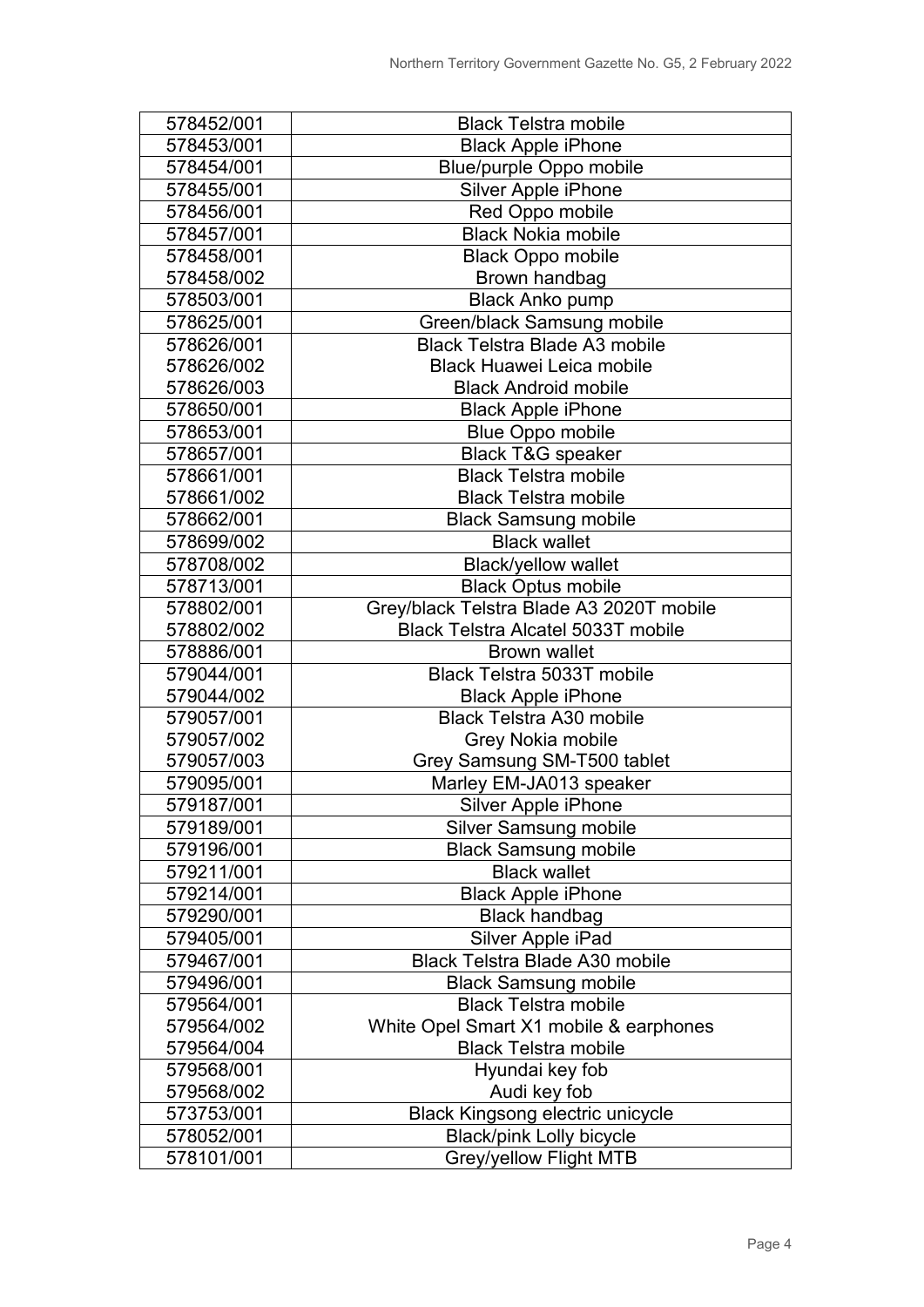| 578192/001     | <b>Green Exile BMX</b>                      |
|----------------|---------------------------------------------|
| 578192/003     | <b>Black Giant folding bicycle</b>          |
| 578192/004     | <b>Black BMX</b>                            |
| 578235/001     | Green Repco bicycle                         |
| 578331/003     | <b>Blue/black Giant Boulder bicycle</b>     |
| 578331/004     | Silver Diamondback Overdrive 29 bicycle     |
| 578345/001     | Grey Apollo Exceed 10 bicycle               |
| 578397/001     | <b>Black Madd scooter</b>                   |
| 578802/003     | White Explorer bicycle                      |
| 578831/001     | Black/orange Xfusion 26.0 bicycle           |
| 578862/001     | Pink Repco Bayside bicycle                  |
| 578871/001     | Black & green Fluid MTB                     |
| 579044/003     | Purple/pink Xfusion bicycle                 |
| 579497/001     | <b>Black Specialized Expedition bicycle</b> |
| 579507/001     | Blue Mongoose Crossway 225 bicycle          |
| 579507/002     | <b>Black Enchant bicycle</b>                |
| 579529/001     | <b>Black Trek Copenhagen bicycle</b>        |
| 579529/002     | Green Nitro bicycle                         |
| 569275/021     | NT CE34UM - White 2000 Toyota Hilux ute     |
| 569275/021/001 | Keys to vehicle CE34UM                      |

### **Seized Firearms for Destruction**

| <b>Exhibit</b><br><b>Number</b> | <b>Item Description</b>                      | Location |
|---------------------------------|----------------------------------------------|----------|
| 579522/001                      | Taurus BZ Circuit Judge 45LC RRC<br>S#FZ2625 | GS 63    |
|                                 |                                              |          |